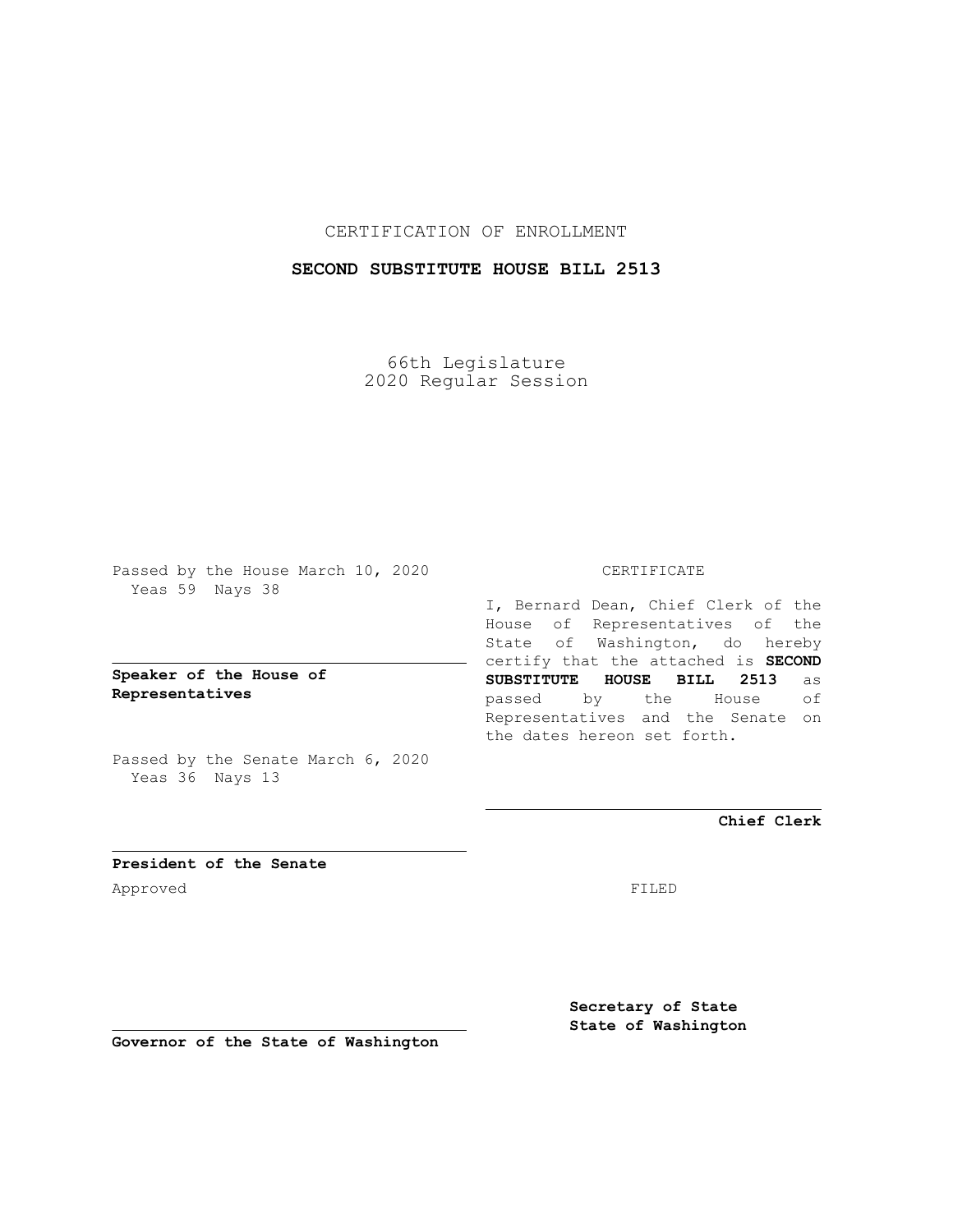## **SECOND SUBSTITUTE HOUSE BILL 2513**

AS AMENDED BY THE SENATE

Passed Legislature - 2020 Regular Session

## **State of Washington 66th Legislature 2020 Regular Session**

**By** House Appropriations (originally sponsored by Representatives Slatter, Leavitt, Ortiz-Self, Valdez, Bergquist, Davis, J. Johnson, Pollet, Goodman, Lekanoff, Ormsby, and Riccelli; by request of Lieutenant Governor)

READ FIRST TIME 02/11/20.

 AN ACT Relating to prohibiting the practice of transcript withholding and limiting the practice of registration holds at institutions of higher education as debt collection practices; amending RCW 28B.10.293; and adding a new section to chapter 28B.10 5 RCW.

6 BE IT ENACTED BY THE LEGISLATURE OF THE STATE OF WASHINGTON:

7 **Sec. 1.** RCW 28B.10.293 and 1977 ex.s. c 18 s 1 are each amended 8 to read as follows:

 ((Each state public or private)) (1) Institutions of higher education may, in the control and collection of any debt or claim due owing to it, impose reasonable financing and late charges, as well as reasonable costs and expenses incurred in the collection of such debts, if provided for in the note or agreement signed by the debtor.

 (2) Institutions of higher education may not do any of the following for the purposes of debt collection, unless the debts are related to nonpayment of tuition fees, room and board fees, or financial aid funds owed:

18 (a) Refuse to provide an official transcript for a current or 19 former student on the grounds that the student owes a debt;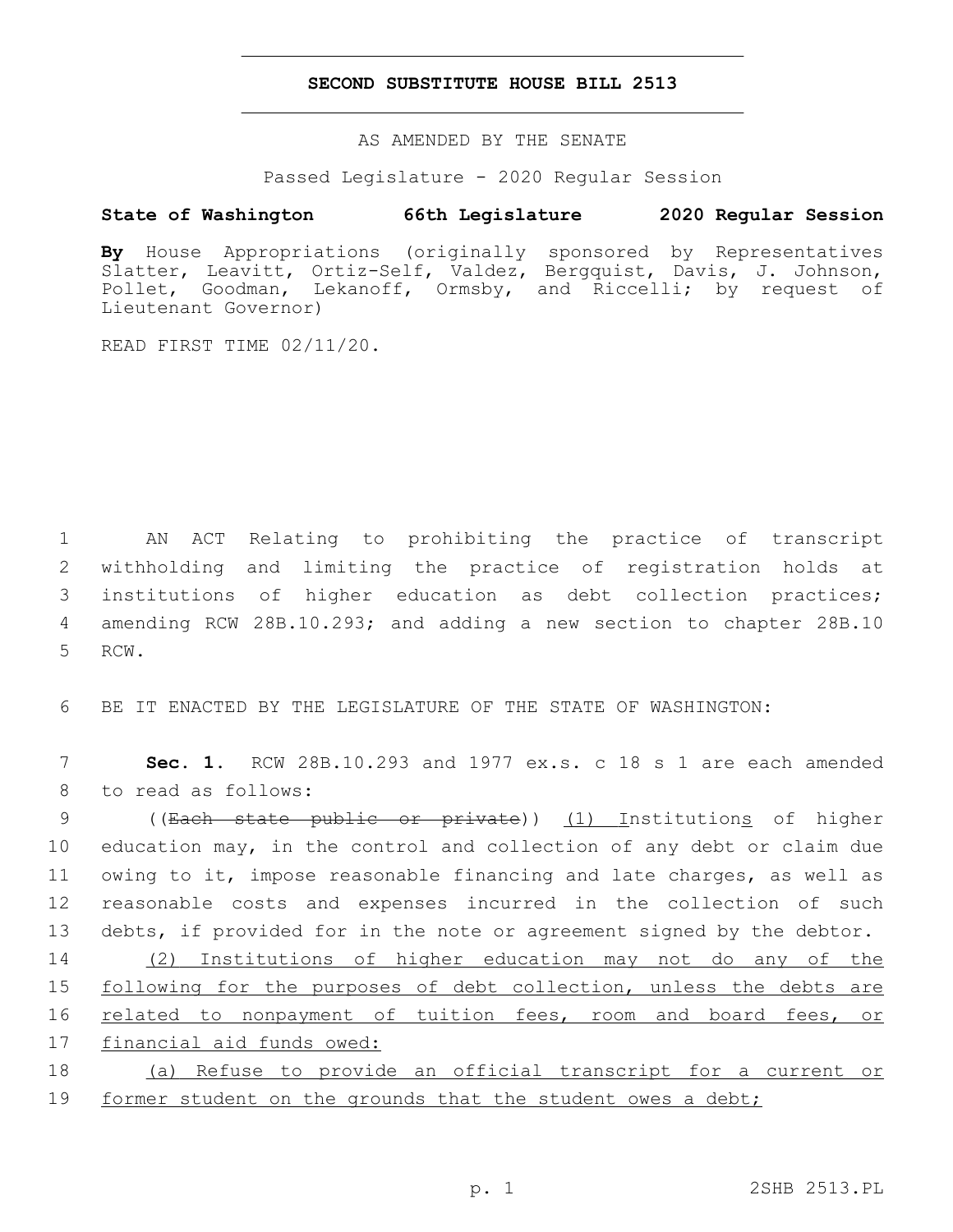| $\mathbf 1$    | Condition the provision of an official transcript<br>on the<br>(b)    |
|----------------|-----------------------------------------------------------------------|
| $\mathbf{2}$   | payment of the debt, other than a fee charged to provide the official |
| 3              | transcript;                                                           |
| $\overline{4}$ | (c) Charge a higher fee for obtaining the official transcript, or     |
| 5              | provide less than favorable treatment of an official transcript       |
| 6              | request because a student owes a debt; or                             |
| 7              | (d) Use transcript issuance as a tool for debt collection.            |
| $\,8\,$        | (3) Institutions of higher education may not withhold a student's     |
| $\mathsf 9$    | official transcript, regardless of debt, except the fee charged to    |
| 10             | provide an official transcript, if the official transcript is         |
| 11             | requested by a student or entity for any of the following purposes:   |
| 12             | (a) Job applications;                                                 |
| 13             | (b) Transferring to another institution;                              |
| 14             | (c) Applying for financial aid;                                       |
| 15             | (d) Pursuit of opportunities in the military or national quard;       |
| 16             | O <sub>L</sub>                                                        |
| 17             | (e) Pursuit of other postsecondary opportunities.                     |
| 18             | Institutions of higher education may<br>not withhold<br>(4)           |
| 19             | registration privileges as a debt collection tool, excluding the case |
| 20             | of any debts related to nonpayment of tuition fees, room and board    |
| 21             | fees, or financial aid funds owed.                                    |
| 22             | (5) If an institution of higher education chooses to withhold         |
| 23             | official transcripts or registration privileges as a tool for debt    |
| 24             | collection, the institution shall disclose to students through a      |
| 25             | secure portal or email and the class registration process the         |
| 26             | following at the start of each academic term:                         |
| 27             | (a) The amount of debt, if any, owed by the student to the            |
| 28             | institution;                                                          |
| 29             | (b) Information on payment of the debt, including who to contact      |
| 30             | to set up a payment plan; and                                         |
| 31             | (c) Any consequences that will result from the nonpayment of the      |
| 32             | debt.                                                                 |
| 33             | (6) For the purposes of this section:                                 |
| 34             | (a) "Debt" means any money, obligation, claim, or sum, due or         |
| 35             | owing, or alleged to be due or owing, from a student.                 |
| 36             | (b) "Financial aid funds owed" means any financial aid funds owed     |
| 37             | to the institution under Title IV, or to the state, due to            |
| 38             | miscalculation, withdrawal, misinformation, or other reason, not      |
| 39             | including standard repayment of student loans.                        |